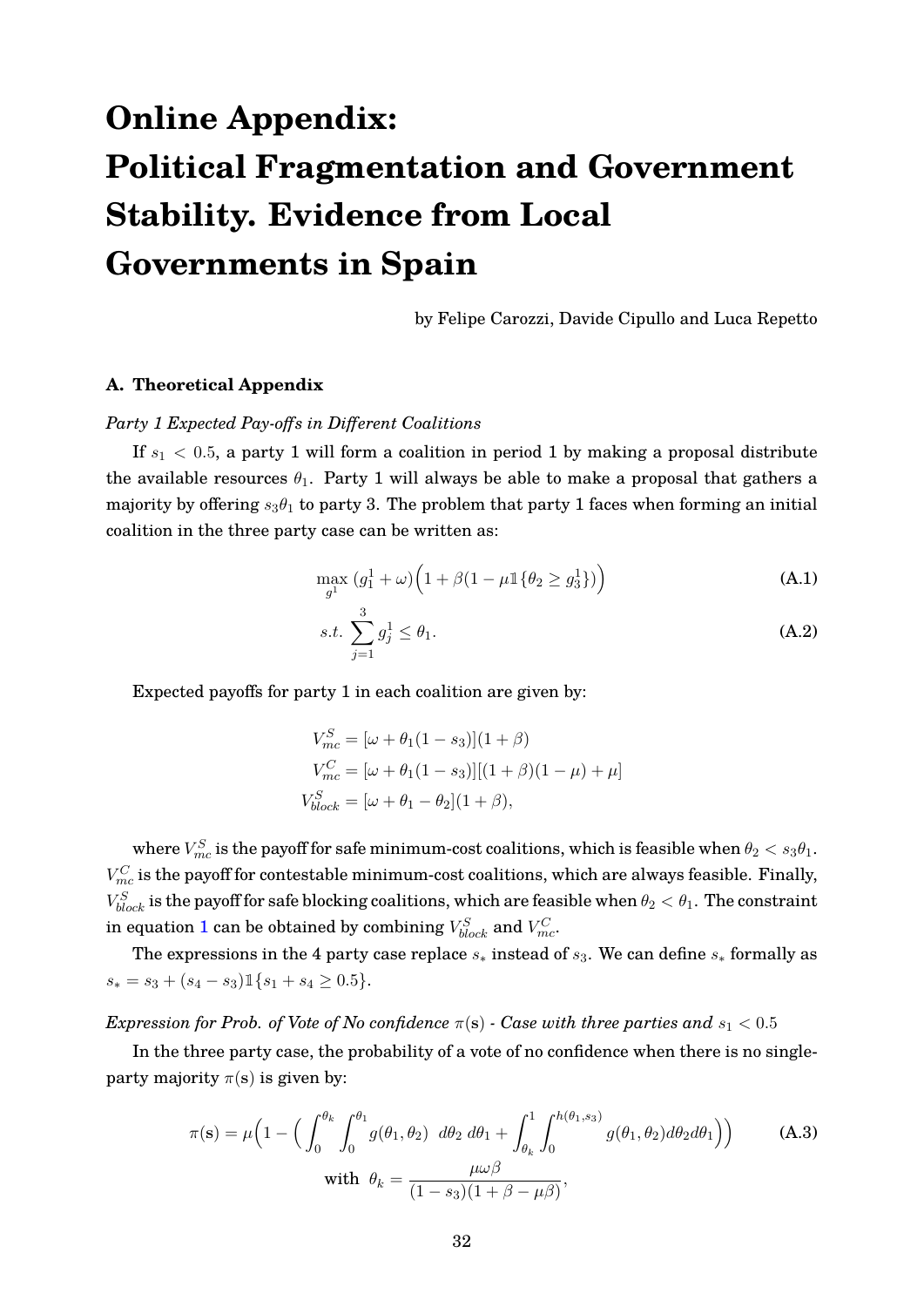where  $g(\theta_1, \theta_2)$  is the joint density function of  $(\theta_1, \theta_2)$ ,  $h(\theta_1, s_3)$  is defined in 1, s is a seat share vector satisfying  $s_1 < 0.5$  and  $\theta_k$  is the value of  $\theta$  at the kink resulting from the intersection between constraints (see Figure 1). When  $s_1 \geq 0.5$ , the probability of a vote of no confidence is 0.

## *Proof of Proposition 1*

In the first place, consider the case in which  $s_1 \geq 0.5$ . This condition implies party 1 forms a single party majority and  $\pi(s) = 0$ . In this scenario, there are two relevant possibilities depending on whether  $s_1' \geq 0.5$  or not. If  $s_1' \geq 0.5$ , we will have that  $\pi(\mathbf{s}') = 0$  for the same reason. If, however  $s_1' < 0.5$ , then we know  $\pi(\mathbf{s}') \geq 0$  because for a section of  $(\theta_1, \theta_2)$  space, the probability of a vote of no confidence is different from 0. This completes the proof for the  $s_1 \geq 0.5$  case.

In the case with  $s_1 < 0.5$ , the probability of a vote of no confidence will be larger than 0 under both s and s'. Two cases need attention when comparing these probabilities. Define  $s_* \equiv s'_3 + (s'_4 - s'_3) \mathbb{1}\{s'_1 + s'_4 \ge 0.5\}$ . If  $s_* = s_3$ , then integral A.3 is identical for  $s^3$  and  $s^4$ , so that  $\pi(s) = \pi(s')$ . If, however,  $s_* < s_3$ , then the region of  $(\theta_1, \theta_2)$  space corresponding to safe coalitions is smaller under s' than under s. As indicated in the right-panel of figure 1, this occurs because the linear constraint  $h(\theta_1, s_*)$  will have the same intercept and a smaller slope than constraint  $h(\theta_1, s_3)$  (see equation 1 in the main text). Given that, by assumption,  $g(\theta_1, \theta_2)$  has positive density everywhere in the unit square, the change in the regions of integration translate into  $\pi(\mathbf{s}') > \pi(\mathbf{s})$  if  $s_* < s_3$ .

#### *Equilibrium with two Parties*

The case with 2 parties is very straightforward as, necessarily, party 1 is always able to form a single-party majority in period 1 by approving a transfer of  $\theta_1$  to itself. Because no alternative majority can be formed, the probability of a vote of no confidence is 0 regardless of shares  $s_1$  and  $s_2$  or the values of  $(\theta_1, \theta_2)$ .

Г

An increase in the number of parties from 2 to 3 can result in an increase in the probability of a vote of no confidence if and only if  $s_1 < 0.5$  in the 3 party case.

## *Equilibrium with five Parties*

We now discuss the equilibrium when with 5 parties. If  $s_1 \geq 0.5$ , then party 1 forms a single-party majority, approves paying itself  $\theta_1$ , and the probability of a vote of no confidence in period 2 is 0. When  $s_1 < 0.5$ , the contestable minimum cost coalition will result in an expected pay-off of  $V_{mc}^C = (\omega + (1-s_*)\theta_1)(1+\beta(1-\mu))$ , with  $s_*$  corresponding to the combined seat share of the additional parties that party 1 needs to form a minimum winning coalition. This number will depend on the vector of seat shares, as detailed in table A.1.

The safe minimum cost coalition will be available to party 1 if and only if  $\theta_2 < s_*\theta_1$  with  $s_*$  taking the values illustrated in table A.1. The associated pay-off will be  $V_{mc}^S = (\omega + \theta_1(1-\omega_1))$  $(s_*)(1+\beta).$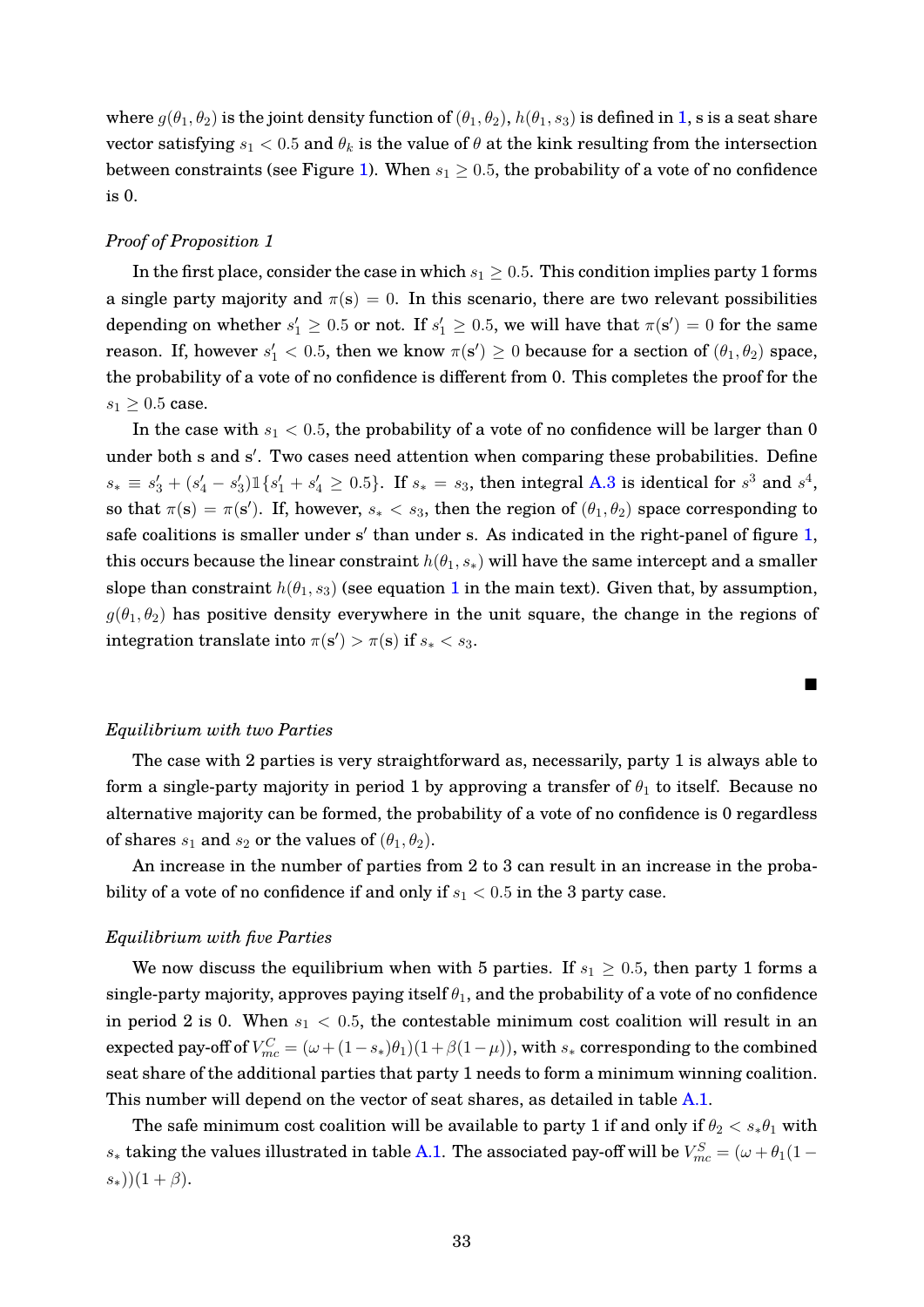|                      | Case                                                                       | $s_{*}$     |
|----------------------|----------------------------------------------------------------------------|-------------|
| Panel A              |                                                                            |             |
| $s_1 + s_3 \geq 0.5$ | $s_1 + s_5 \geq 0.5$                                                       | $S_5$       |
|                      | $s_1 + s_4 > 0.5$ & $s_1 + s_5 < 0.5$                                      | $s_4$       |
|                      | $s_1 + s_4 + s_5 \geq 0.5$ & $s_4 + s_5 < s_3$ & $s_1 + s_4 < 0.5$         | $s_4 + s_5$ |
|                      | $s_1 + s_4 < 0.5$ & $s_4 + s_5 \geq s_3$                                   | $s_3$       |
| Panel B              |                                                                            |             |
| $s_1 + s_3 < 0.5$    | $s_1 + s_3 + s_5 \geq 0.5$ & $(s_1 + s_4 + s_5 < 0.5$ or $s_4 + s_5 > s_3$ | $s_3 + s_5$ |
|                      | $s_1 + s_4 + s_5 \geq 0.5$                                                 | $s_4 + s_5$ |

TABLE A.1 VALUES OF  $s_*$  - 5 PARTY CASE  $(s_1 < 0.5)$ 

When considering blocking coalitions there are two cases that warrant separate attention,  $s_1 + s_3 \geq 0.5$  and  $s_1 + s_3 < 0.5$ . In the first case, party 1 only needs one party to form a winning coalition, and can therefore offer  $\theta_2$  to one party (e.g. party 3) to form a blocking coalition. This is analogous to the case with 3 or 4 parties and yields a pay-off of  $V_{block}^S=(\omega+(\theta_1-\theta_2))(1+\beta),$  which is feasible if  $\theta_1>\theta_2.$  When  $s_1+s_3< 0.5,$  party  $1$  needs two parties to form a coalition, and hence will have to pay  $\theta_2$  to *both* for that coalition to be blocking. In this case, the pay-off from forming a blocking coalition is  $V_{block}^S=(\omega+(\theta_1-2\theta_2))(1+\beta),$ and is only feasible if  $\theta_1 > 2\theta_2$ .

In both cases we can determine when blocking coalitions are played in  $(\theta_1, \theta_2)$  space by using condition  $V_{mc}^C\geq V_{block}^S$  to derive incentive compatibility constraints  $\theta_2\leq h(\theta_1,s_*),$  and the feasibility conditions for a blocking coalition as participation constraints.<sup>26</sup> The incentive compatibility constraints will be given by:

$$
h(\theta_1, s) = \begin{cases} \frac{\mu \omega \beta}{1 + \beta} + \frac{s_*(1 + \beta - \mu \beta) + \mu \beta}{1 + \beta} \theta_1 \text{ if } s_1 + s_3 \ge 0.5\\ \frac{\mu \omega \beta}{2(1 + \beta)} + \frac{s_*(1 + \beta - \mu \beta) + \mu \beta}{2(1 + \beta)} \theta_1 \text{ if } s_1 + s_3 < 0.5 \end{cases}
$$

We can use these to write the probability of a vote of no confidence in the case with 5 parties as:

$$
\pi_2(\Theta, \mathbf{s}) \equiv \begin{cases}\n0 & \text{if } \begin{cases}\ns_1 + s_3 \ge 0.5 \text{ and } \theta_2 \le h(\theta_1, s_*) \text{ and } \theta_2 < \theta_1 \\
0 & \text{or } \end{cases} \\
\mu & \text{Otherwise}\n\end{cases}
$$

We can use this expression to prove the equivalent of proposition 1 in the 4 to 5 party case. Assume two seat share vectors  $s = (s_1, s_2, s_3, s_4)$  and  $s' = (s'_1, s'_2, s'_3, s'_4, s'_5)$  such that  $s_j \geq s'_j$   $\forall j = \{1, 2, 3, 4\}$  and  $s'_5 > 0$ . For a given joint distribution  $g(\theta_1, \theta_2)$  with positive

 $^{26}$ Because  $s'_*$  and  $s_*$  are both smaller than 0.5, we can guarantee that safe minimum cost coalitions will never be feasible if blocking coalitions are not feasible.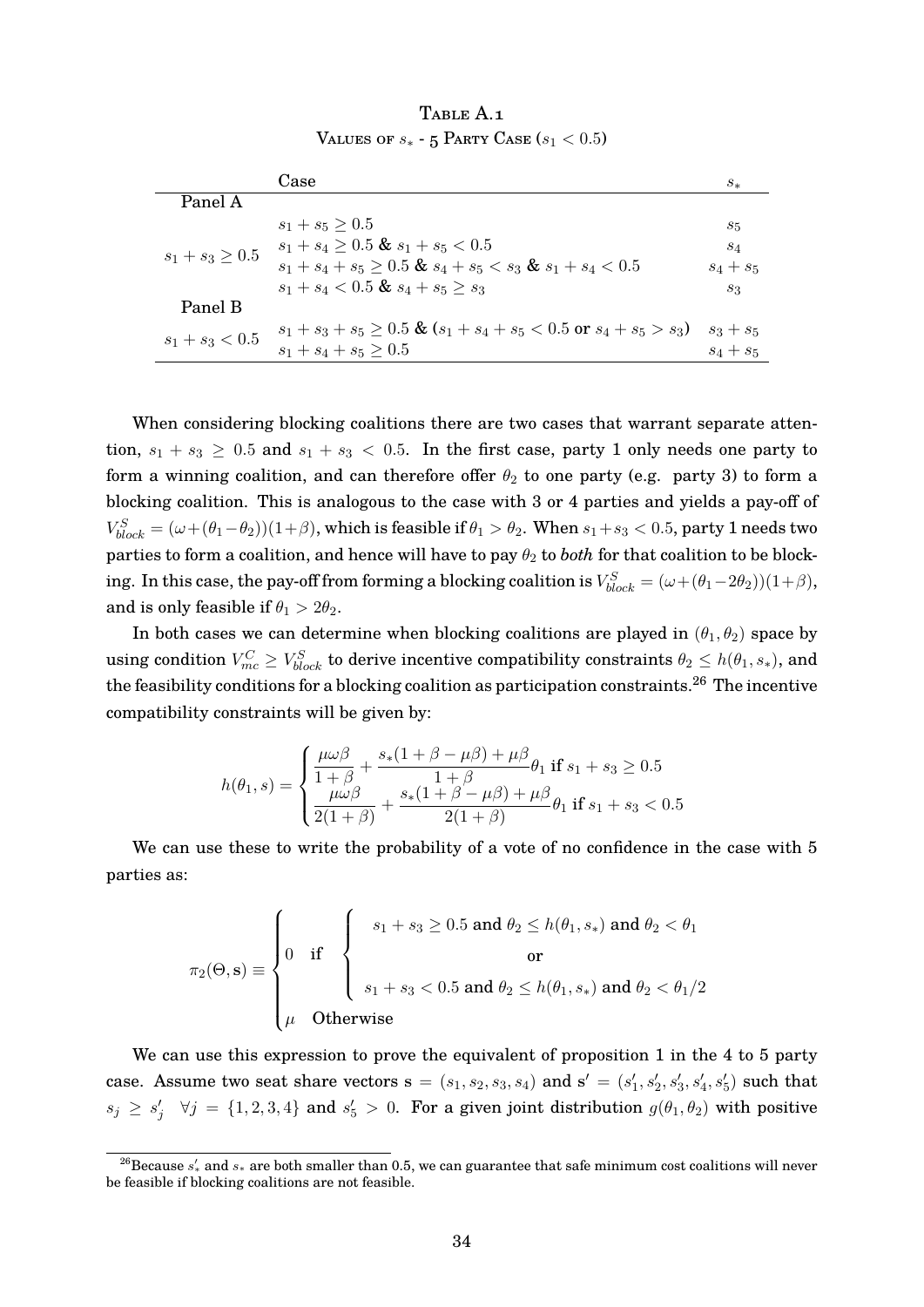density in the unit square, we have that  $\pi(s') \geq \pi(s)$ . To prove this, it suffices to show that  $s'_* \leq s_*$ , where  $s_*$  is the seat share of the ally party 1 needs when building a minimum cost coalition in the 4 party case, and  $s'_{*}$  corresponds to the same figure in the 5 party case (see table A.1).<sup>27</sup> Because  $h(\theta_1, s_*)$  is increasing in  $s_*$ , and a blocking coalition needs to satisfy  $\theta_2 \geq h(\theta_1, s_*)$ , a decrease in  $s_*$  will reduce the size of the region in  $(\theta_1, \theta_2)$  space for which this condition is satisfied. For a fixed  $g(\theta_1, \theta_2)$  with positive support in the unit square, the will translate in a higher probability of a vote of no confidence. To show  $s_* \geq s'_*$  it suffices to go over table A.1, compare them to expression  $s_* = s_3 + (s_4 - s_3) \mathbb{1}\{s_1 + s_4 \geq 0.5\}$  for the four party case, and note that  $s_j \geq s'_j$   $\forall j = \{1, 2, 3, 4\}$ , by assumption.

In this sense, going from 4 to 5 parties appears to be no different to going from 3 to 4 parties. However, adding a fifth party introduces an additional mechanism. Not only can the cost of a minimum cost coalition fall when adding a fifth party ( $s_* \geq s_*'$ ), but also the cost of forming a blocking coalition can increase. This occurs because in the 5 party case we might have that  $s_1 + s_3 < 0.5$  which implies party 1 needs *two* other parties to form a minimum coalition. To make this a blocking coalition, party 1 needs to pay  $\theta_2$  to each party. This doubles the cost of forming a blocking coalition, affecting both its feasibility and desirability.<sup>28</sup>

 $27$ If the minimum winning coalition requires two parties (e.g. 3 and 5), then this figure will be the combined share of both parties.

 $^{28}$ It is also possible to show that an adapted version of the lemma in section 2 is satisfied in the five party case. Proof available upon request.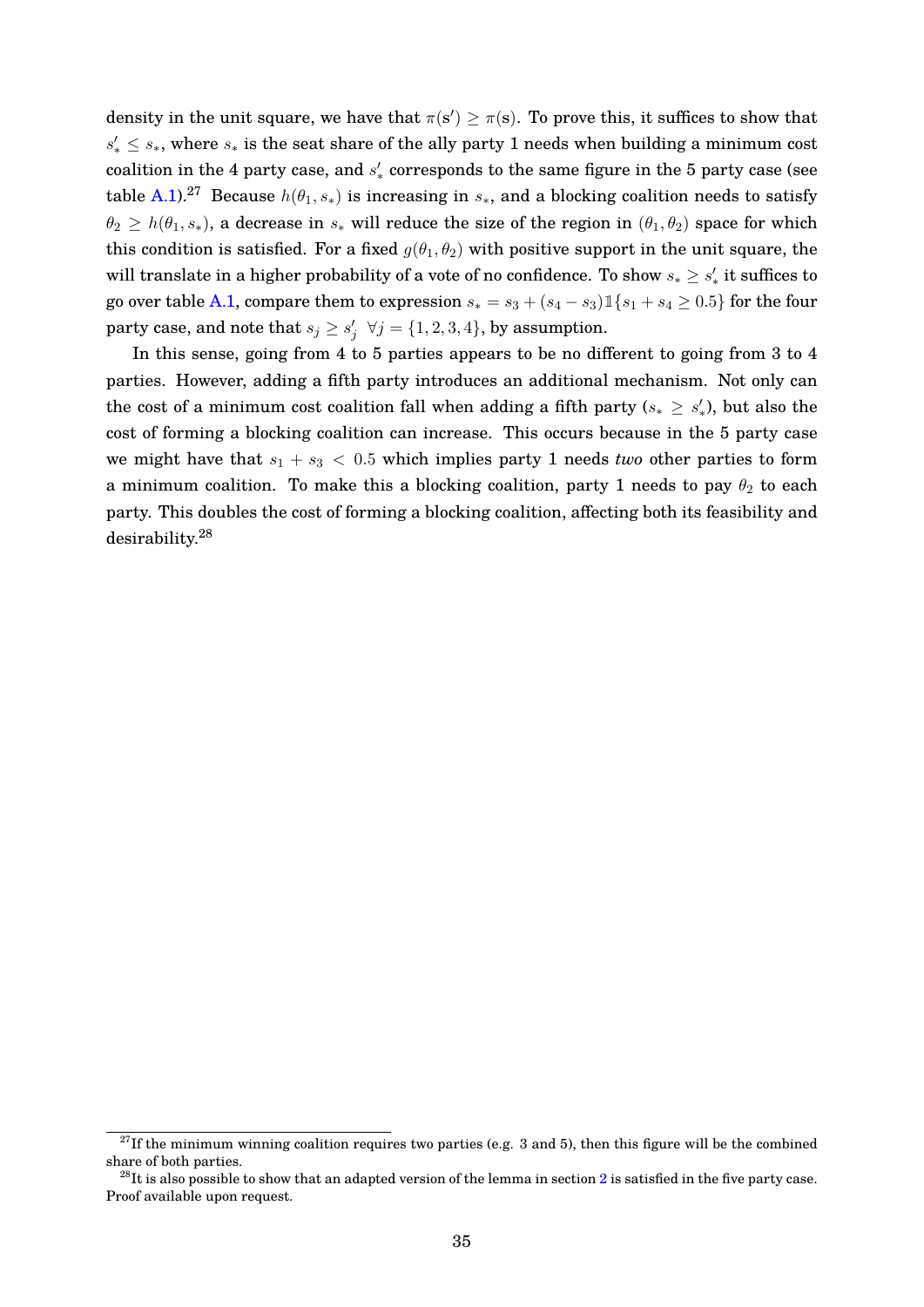## **B. Construction of the instrument for fragmentation**

To instrument for the number of parties in the council, we use an indicator  $D$  equal to one if, in a given election, a given party in a municipality obtained a vote-share above the 5% threshold. Given that the electoral rules exclude parties with less than 5% from the allocation of seats, parties above the threshold have a positive probability of being in the council, whereas parties below the threshold never receive a seat. Thus, the number of parties with seats in the council in a given municipality will be related to how many parties were able to cross this threshold. Our fuzzy-RD design is based on this intuition. It uses variation in the number of parties that crossed the 5% threshold to instrument for the number of parties in council, focusing on observations within a small bandwidth h from 5%.

The instrument is defined for each election, municipality and party. As an illustration, consider an example in which, after an election, vote-shares are determined in a way that there are only two parties that obtained vote-shares sufficiently close to the 5% threshold to be within the bandwidth h.

There are three possible cases, depicted in the figure below: both parties receive less than 5% (case 1), both receive more (case 2), or parties locate at either side of the 5% threshold (case 3). In case 1, our instrument  $D$  takes value 0 for both parties A and B. Similarly, in case 2 it is 1 for both parties, while in case 3 it equals 1 for party A and 0 for party B.

It is clear that the number of parties that enter the council is partially determined by the number of parties that manage to get at least 5% of the votes and are, hence, eligible to obtain a seat. In case 2, for example, if the vote-shares of party A and B are sufficiently high, the D'Hondt method will allocate both parties a seat, so that the council will have two additional parties. On the contrary, in situations like case 1, there will be two parties less in the council.

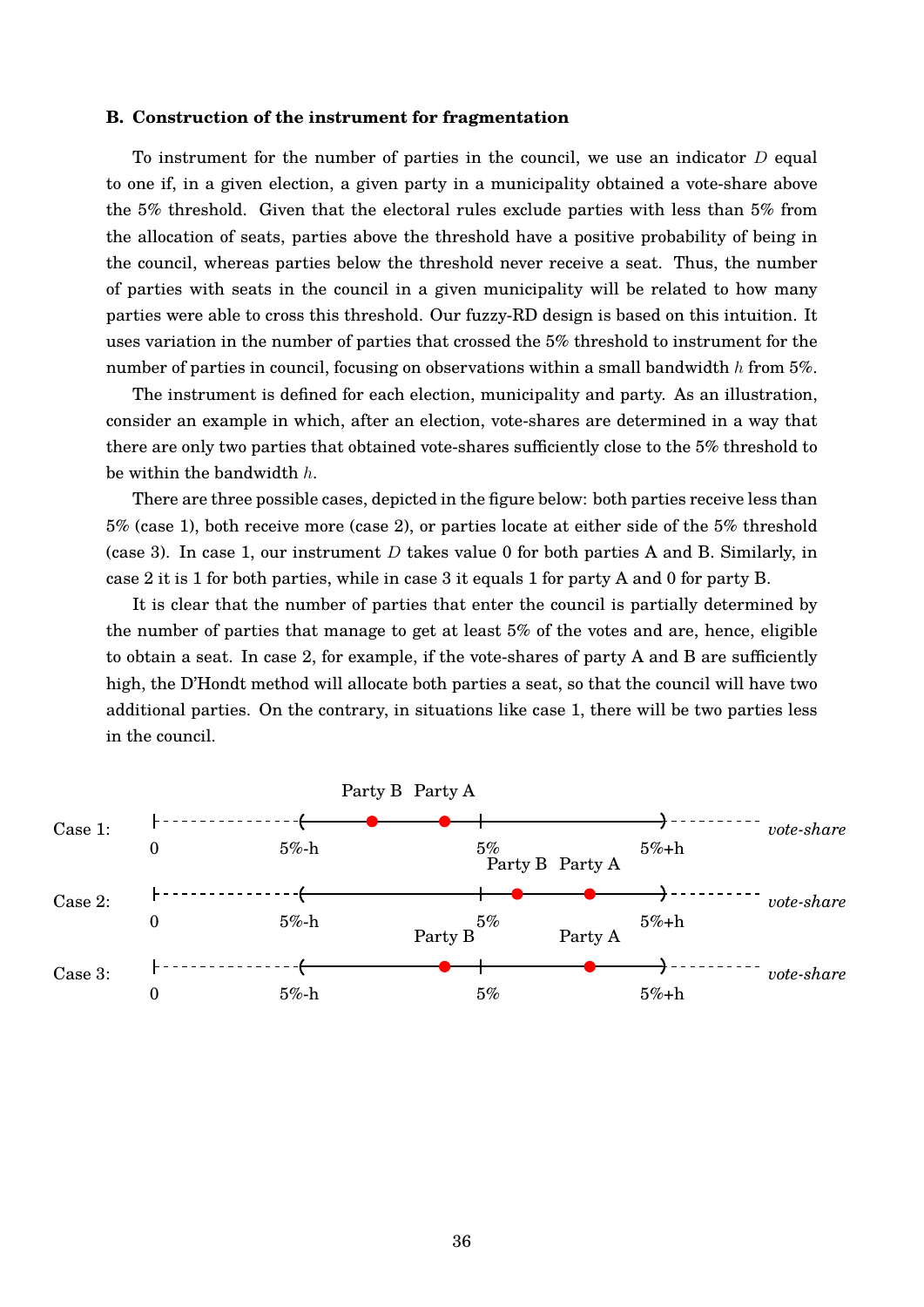## **C. Data Appendix**

## *C.1. List of Data Sources*

## *Town Panel*

We create a "town panel", that is a list of municipalities-by-year unique identifiers, gathering information on the official naming of municipalities, as well as municipality, province and region codifications. For years after 1999, we use the official list from the *Instituto Nacional de Estadistica* (Instituto Nacional de Estadistica, 2001-2019). This information is not available in earlier years, for which we use the election results dataset (see below) as a basis for our towns panel instead.

This town panel is used as a basis for all subsequent merges with the other datasets used in the paper.

#### *Elections*

We use municipal election data from *Ministerio del Interior* (the Spanish Ministry of Internal Affairs), relative to all election years between 1979 and 2011 (Ministerio del Interior, 1979 - 2015). This source contains information about all parties running for office, as well as information on votes received by each party, number of citizens with the right to vote, voters, turnout, number of blank ballots, number of non-valid ballots. Notice that, in the original data source, around 400 elections are missing in 1979 and 1983.

## *Seats*

We received data through personal communication with *Ministerio del Interior* on the seat distribution across parties in all municipality councils relative to all election terms between 1979 and 2011. The data contain information on the number of seats that each party received, as well as the total number of seats in the municipality council. We make this data accessible in the replication folder but it can also be requested by submitting an information request at *Portal de transparencia* (<transparencia.gob.es>).

#### *Mayors*

We use yearly information on mayors in office for all municipalities from *Ministerio de Política Territorial y Función Pública* for the years 1979-2014 (Ministerio de Politica Territorial y Funcion Publica, 1979 - 2014). The data contain information about the party affiliation of the mayor, as well as the date in which the mayor entered office.

We aggregate the data at the election level. In the case in which the identity of the mayor changes within a term, we keep the information relative to all mayors who have served. Our main dependent variable, *Mayor Unseated*, is an indicator equal to one if, at some point during the term, the identity of the mayor changes and her party affiliation is different from the one of her predecessor.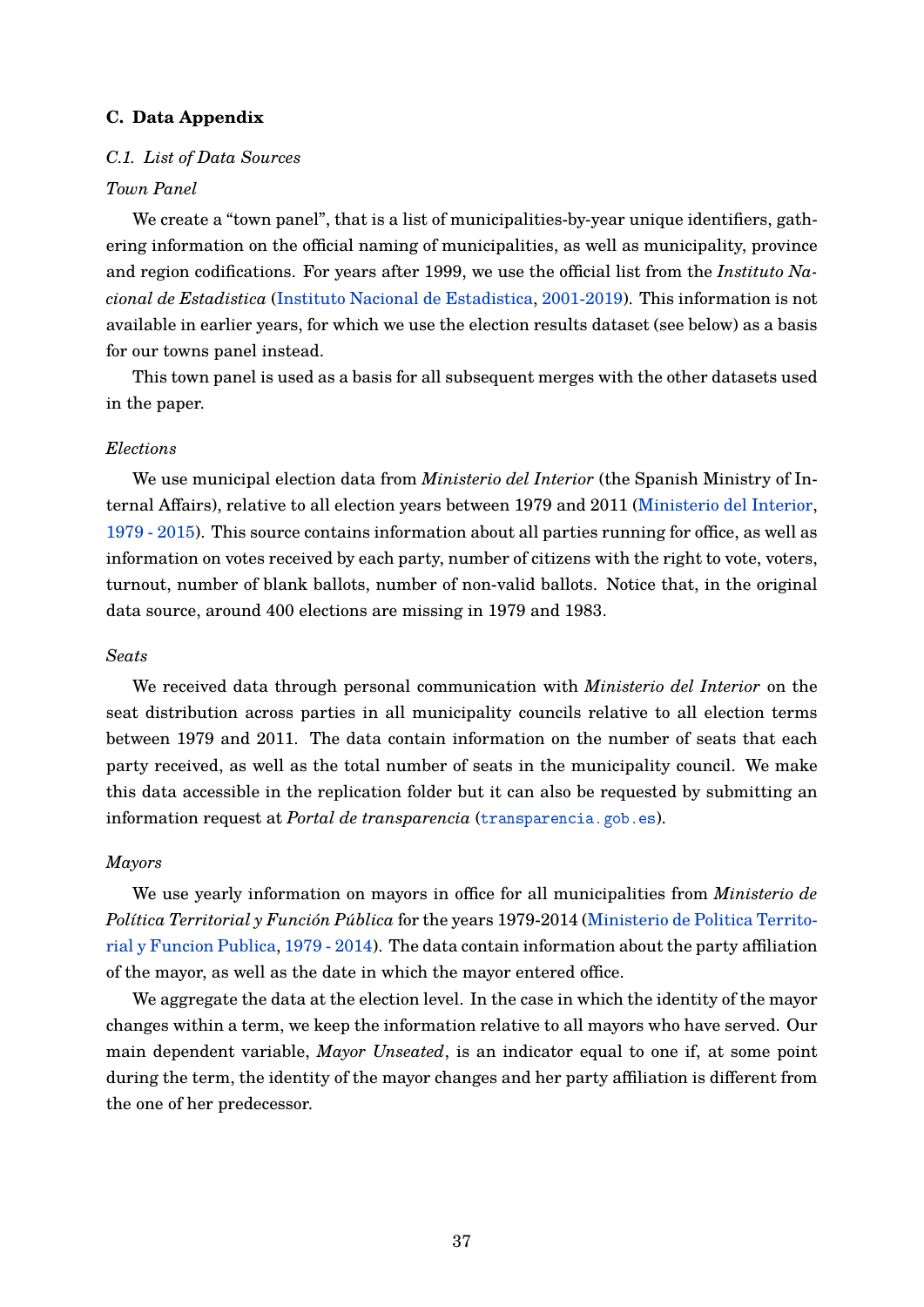## *Ideology*

We obtain information on ideology by merging our dataset to the 1999-2014 Chapel Hill Expert Survey (CHES) trend file. This dataset was constructed by Polk et al. (2017) and Bakker et al. (2015) and contains ideology measures of parties represented in the national Parliament between 1999 and 2014.<sup>29</sup> These parties are *PP, BNG, CC, CHA, CiU, EA, EH, ERC, IU, PA, PAR, PNV, PSOE, and UV.*

To define our measures of ideological distance, we use the variable *lrgen* in the CHES dataset, which measures the general ideology of each party on a scale from 1 (far left) to 10 (far right), after standardizing it and taking the absolute value. In addition to using the continuous variable, we also generate an indicator *far* equal to 1 if the distance between the largest party and the *marginal party*, defined as the party closest to the 5% entry threshold, is above the  $75<sup>th</sup>$  percentile of the distance distribution. Similarly, we define *close* if the distance is below the  $25<sup>th</sup>$  percentile. *Same*, instead, is an indicator for these two parties being both on the left or both on the right of the mean ideology among all parties represented in the Spanish Parliament between 1999 and 2014.

## *Map shape file*

To construct Figure 2, we accessed the shape file of all Spanish municipalities available at the National Geographical Institute webpage (Centro Nacional de Informacion Geografica, 2020).

#### *C.2. Sample selection*

#### *Fragmentation and stability*

The dataset for the analysis of the effect of fragmentation on stability is a party-level panel of municipalities, observed for all election years between 1979 and 2011 and containing all information from data sources described above. We restrict the sample to municipalities with population above 250 residents since the ones below are subject to a different voting rule, based on individual candidates rather than on party lists.

We drop 254 observations related to cases of elections where no seats were assigned (e.g., the whole municipality abstained), or the number of seats is incorrectly coded as an even number. Additionally, we drop 15,506 observations in which the mayor is coded to come from a generic civic list (*Asociación de electores*), or from a generic, unreported party. The reason for this is that in these cases our method to detect no confidence votes cannot be applied. Finally, we drop various cases of inconsistencies in the data, such as missing mayor information, turnout higher than 1, elections with only one party running and obtaining all votes. All these cases are coded in the dataset, available for download at the author's websites, in the variable tag. The final sample consists of 143,400 party-municipality observations from 42,259 unique municipal elections.

<sup>29</sup>This data can be accessed at <https://www.chesdata.eu/1999-2014-chapel-hill-expert-survey-ches-trend-file>.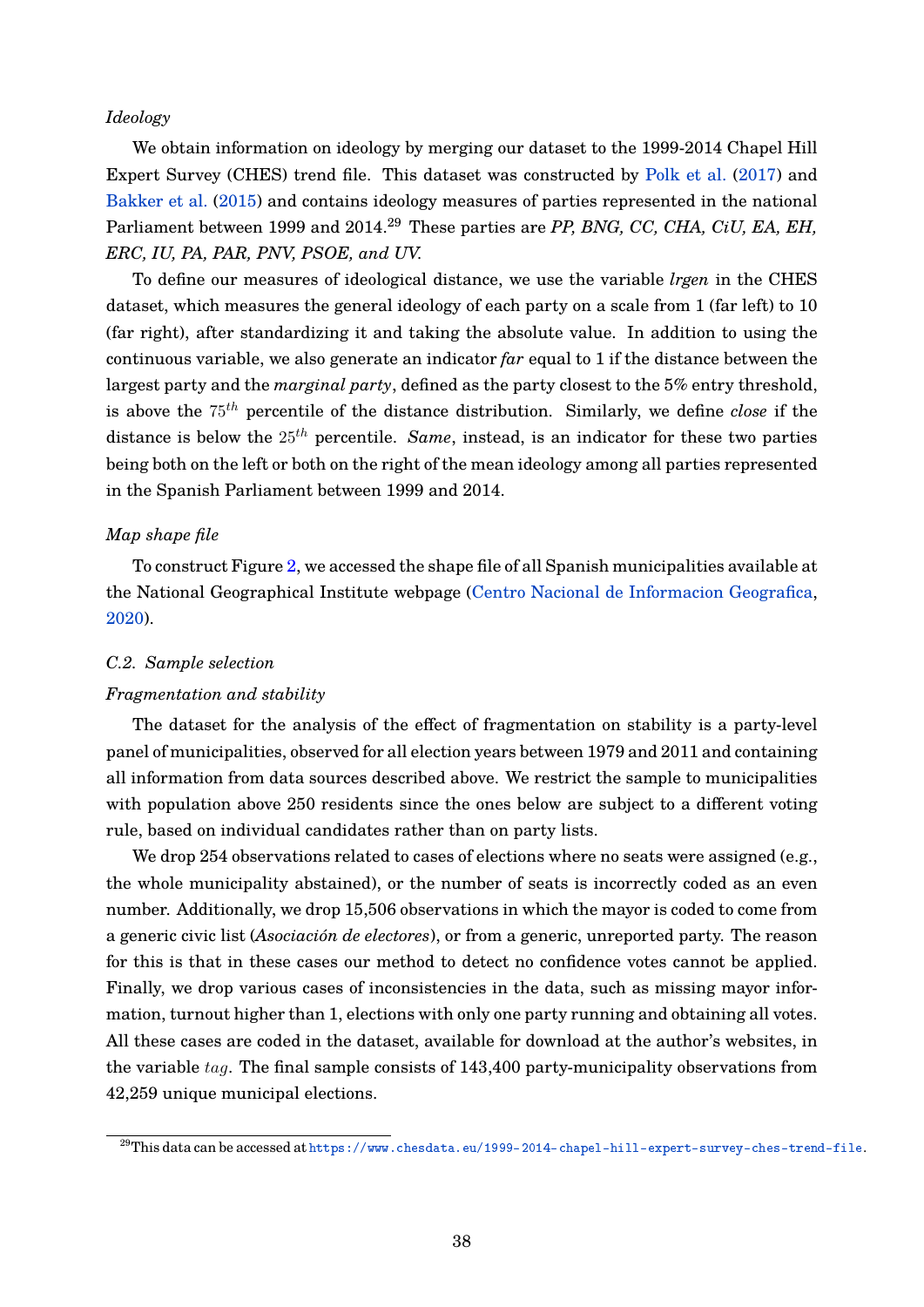## **D. Additional figures and results**



Evolution of the number of parties in Parliament over time

Figure D.1

*Notes:* The vertical axis measures the average number of parties for all countries in the sample calculated in 8-year windows between 1947 and 2019. Time variable represented in the horizontal axis. Source: authors' elaboration based on the *parlgov* dataset (experimental version) by Döring and Manow (2019). The dataset contains information on national election results for 39 countries, including all EU and most OECD countries until 2019.



Figure D.2 Number of parties in Municipal Councils

*Notes:* Cumulative distribution of the number of parties represented in Spanish municipal councils between 1979 and 2014.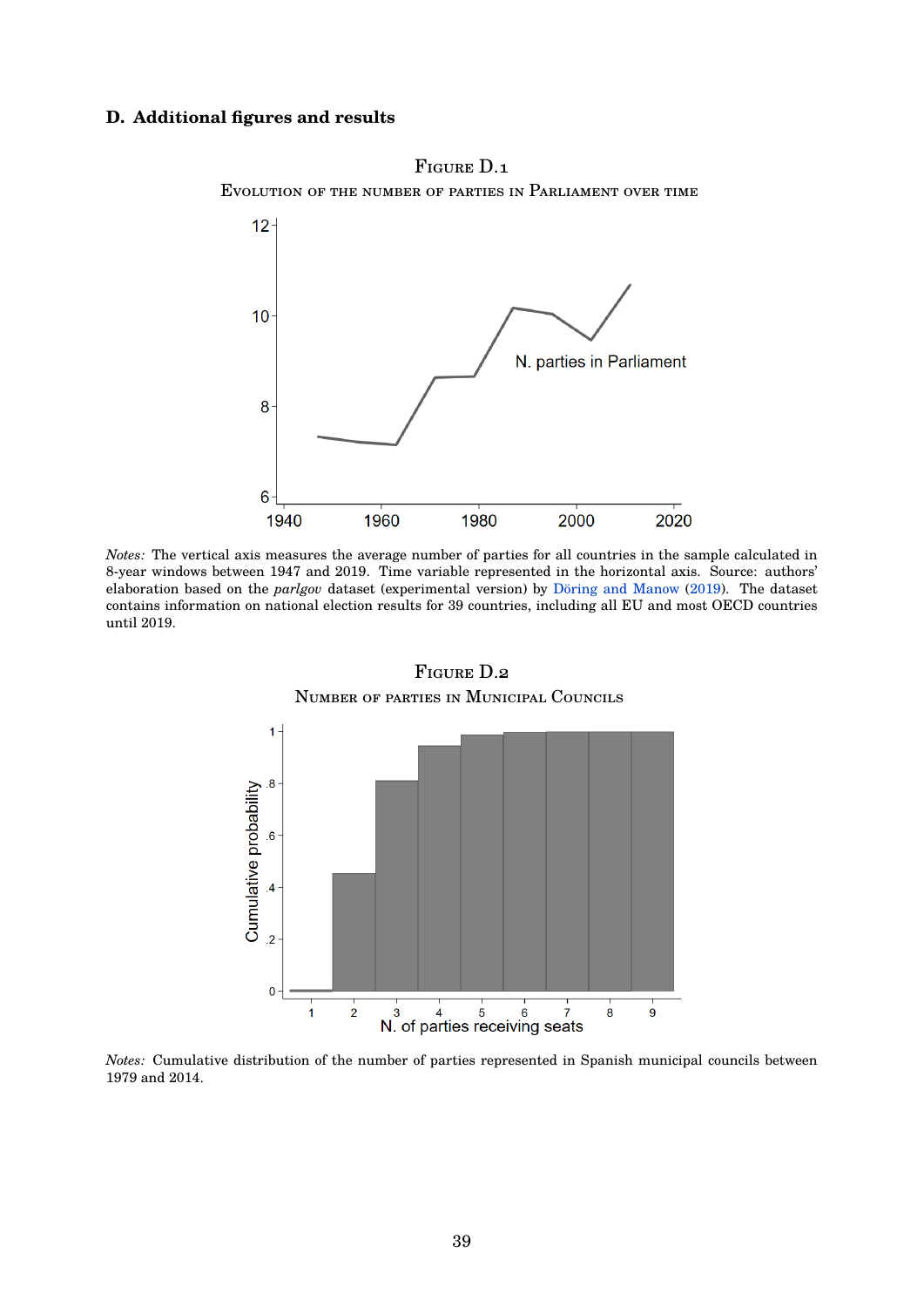

FIGURE D.3 Density of the running variable around the threshold

*Notes:* Frequency histogram of the running variable used in the RDD on the effect of fragmentation on stability, in bins of 0.25 percentage points. A McCrary (2008) test of the null hypothesis of no discontinuous jump in the density at the threshold fails to reject the null with a p-value of 0.96. A Cattaneo, Jansson and Ma (2017) test, instead, yields a p-value of 0.57.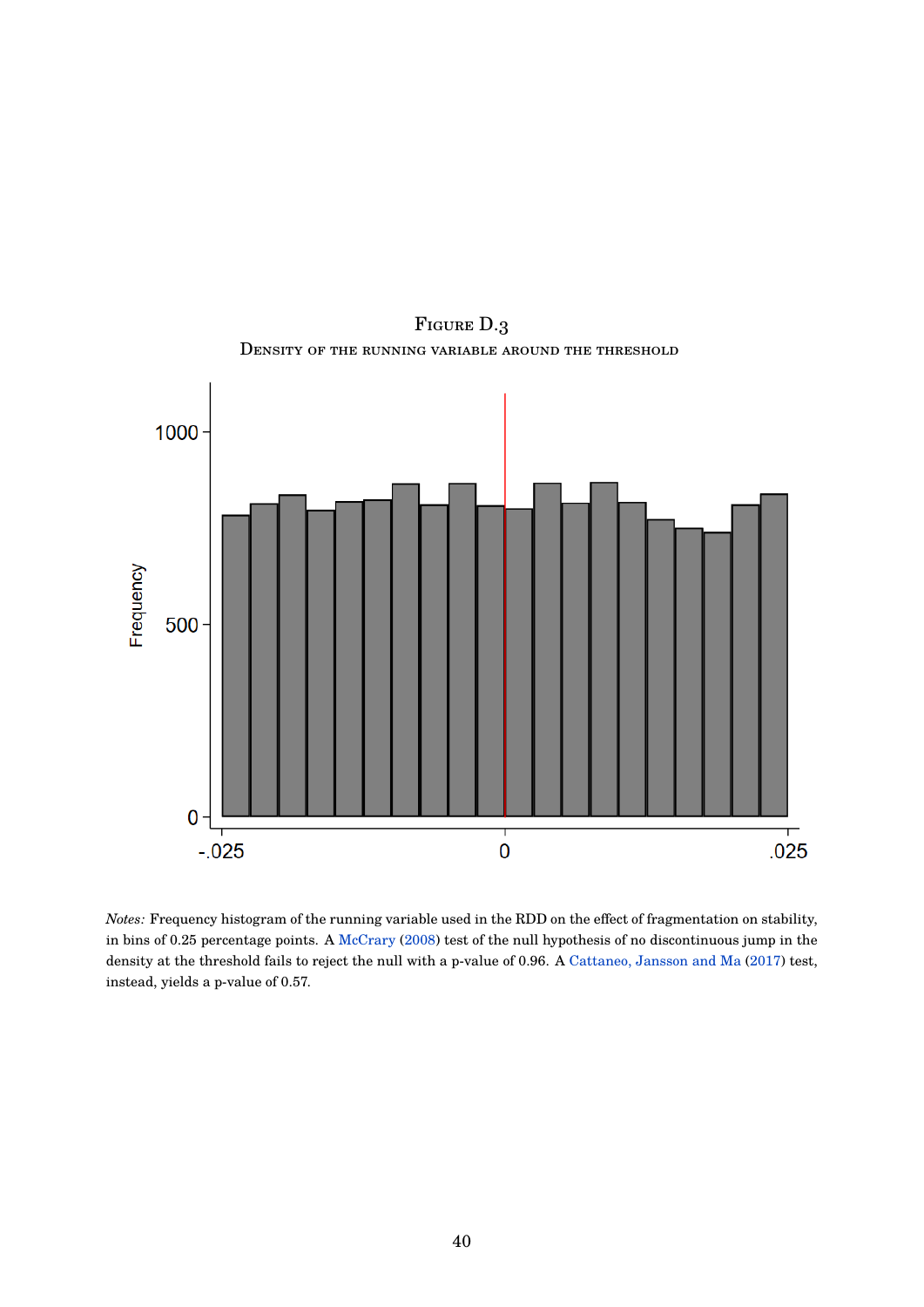

FIGURE D.4 Covariate Balancing Plots

*Notes:* Averages of different municipal characteristics near the threshold. Population and surface are in logarithms. PSOE mayor is an indicator for the mayor belonging to the socialist party PSOE and, similarly, PP mayor is an indicator for a mayor from the Popular Party. Council size is the number of available seats in the municipality. Parties with votes measures the number of parties that ran and obtained votes in the municipal election. Valid votes is the total number of valid votes cast (including blanks) divided by the total number of votes. Blank votes is the total number of blank votes divided by the total number of votes. Dots are averages in 0.25 percentage points bins of the running variable and lines are nonparametric local linear regressions estimates.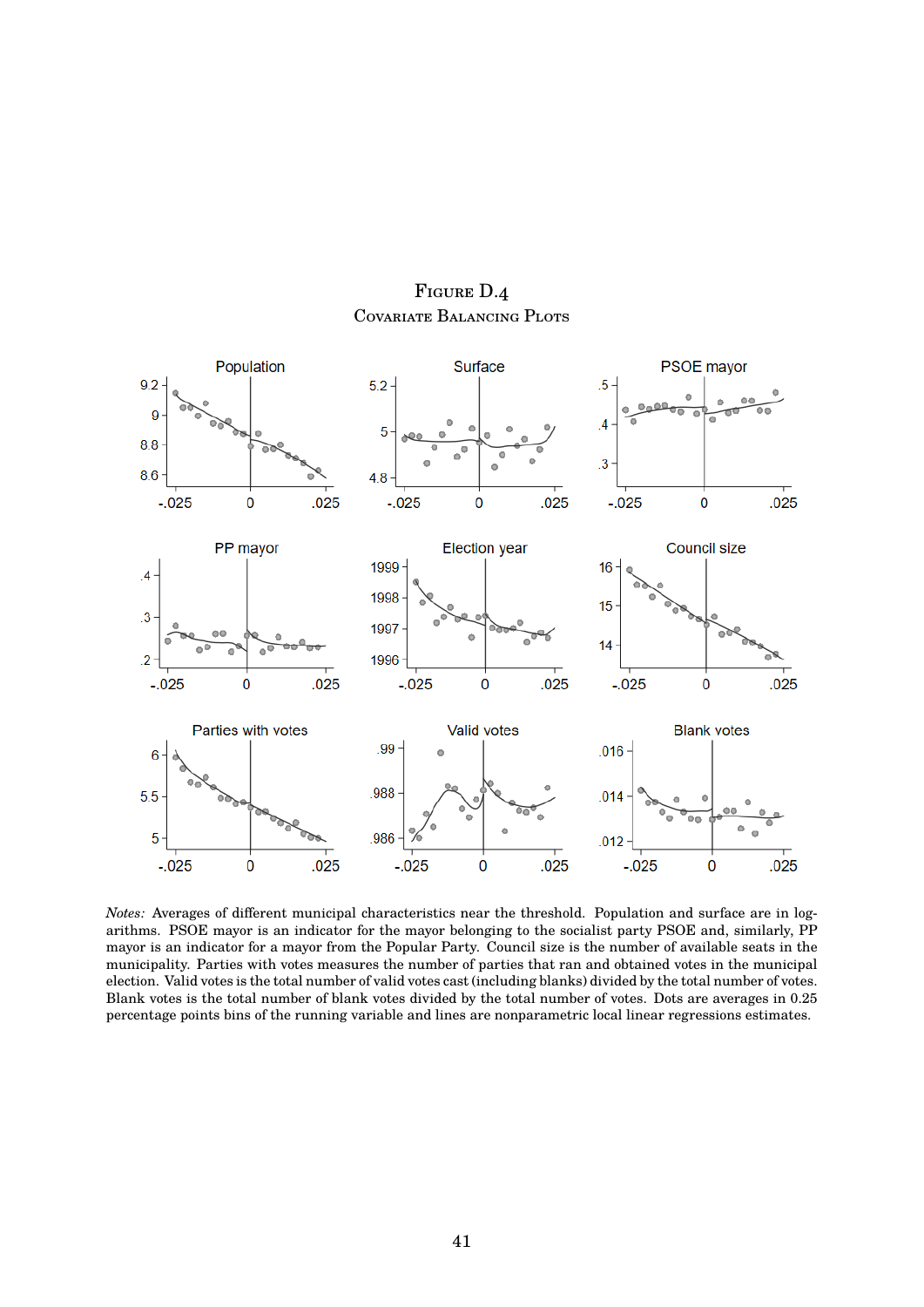FIGURE D.5 PREDICTED CHANGES IN STABILITY AS A FUNCTION OF THE ENTRY THRESHOLD



*Notes:* This figure reports the predicted number of parties as well as the predicted probability of unseating the mayor as a function of entry thresholds, holding the distribution of votes constant. We retrieve the number of parties for any variation in the admission threshold between 0% (no admission threshold) and 10% of valid votes, by applying the D'Hondt rule on observed election results in our sample. Then, we apply the coefficient estimated in Table 2 to retrieve, for each potential admission threshold, the change in probability of no-confidence vote compared to the case of a 5% entry threshold, observed in the data.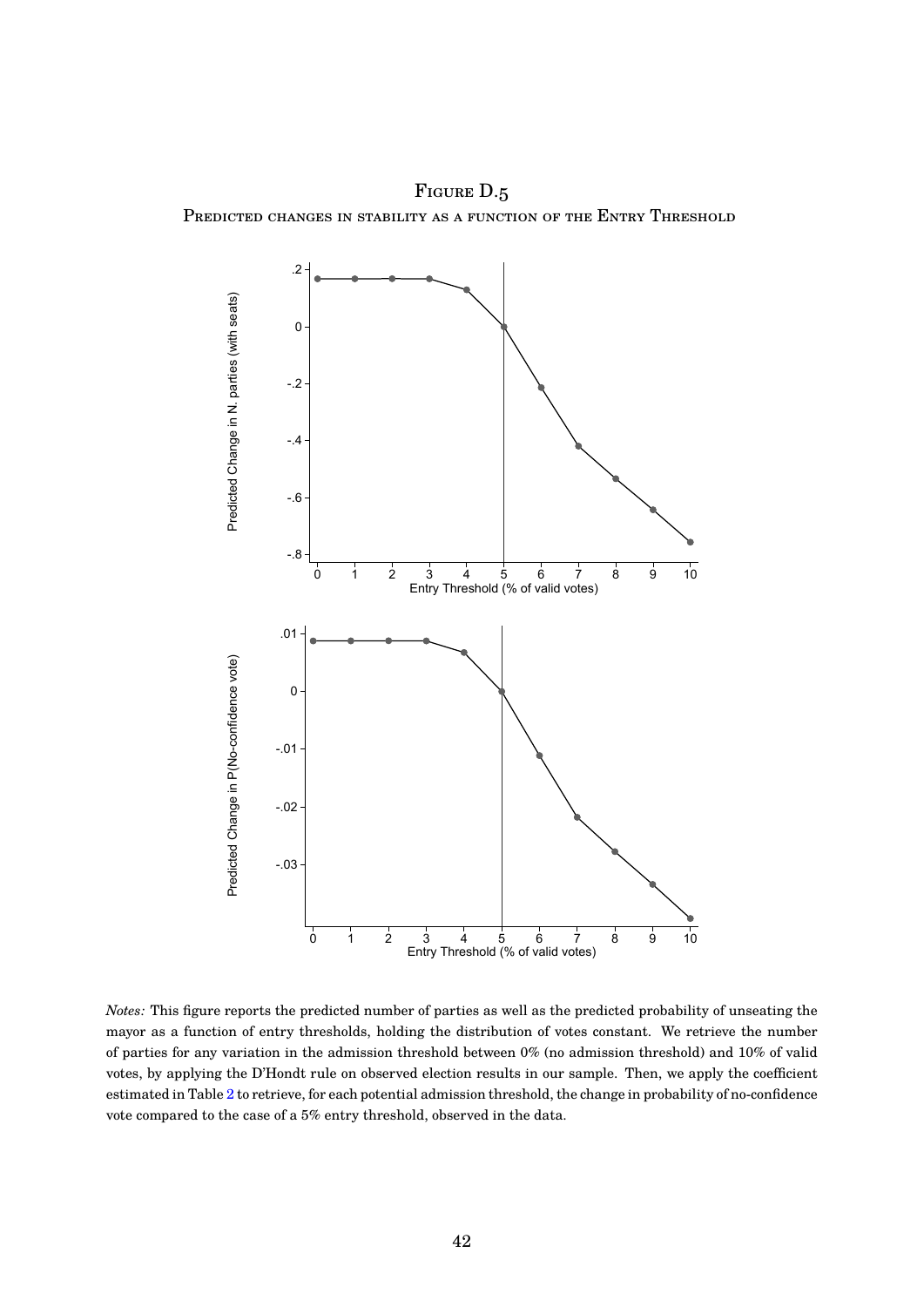Figure D.6 Robustness to Bandwidth choice



*Notes:* 2SLS estimates of the effect of fragmentation on the probability of unseating the mayor for different bandwidth choices (eq. 2). The horizontal axis represents the bandwidth used in estimation. The solid line shows the estimated coefficient values, the dashed lines are 95% confidence intervals, whereas the dotted lines are 90% confidence intervals. Controls: surface and population (in logs). FE: number of available seats and election year fixed effects. The vertical dotted line represents the CCT optimal bandwidth. Standard errors are clustered at the municipality level.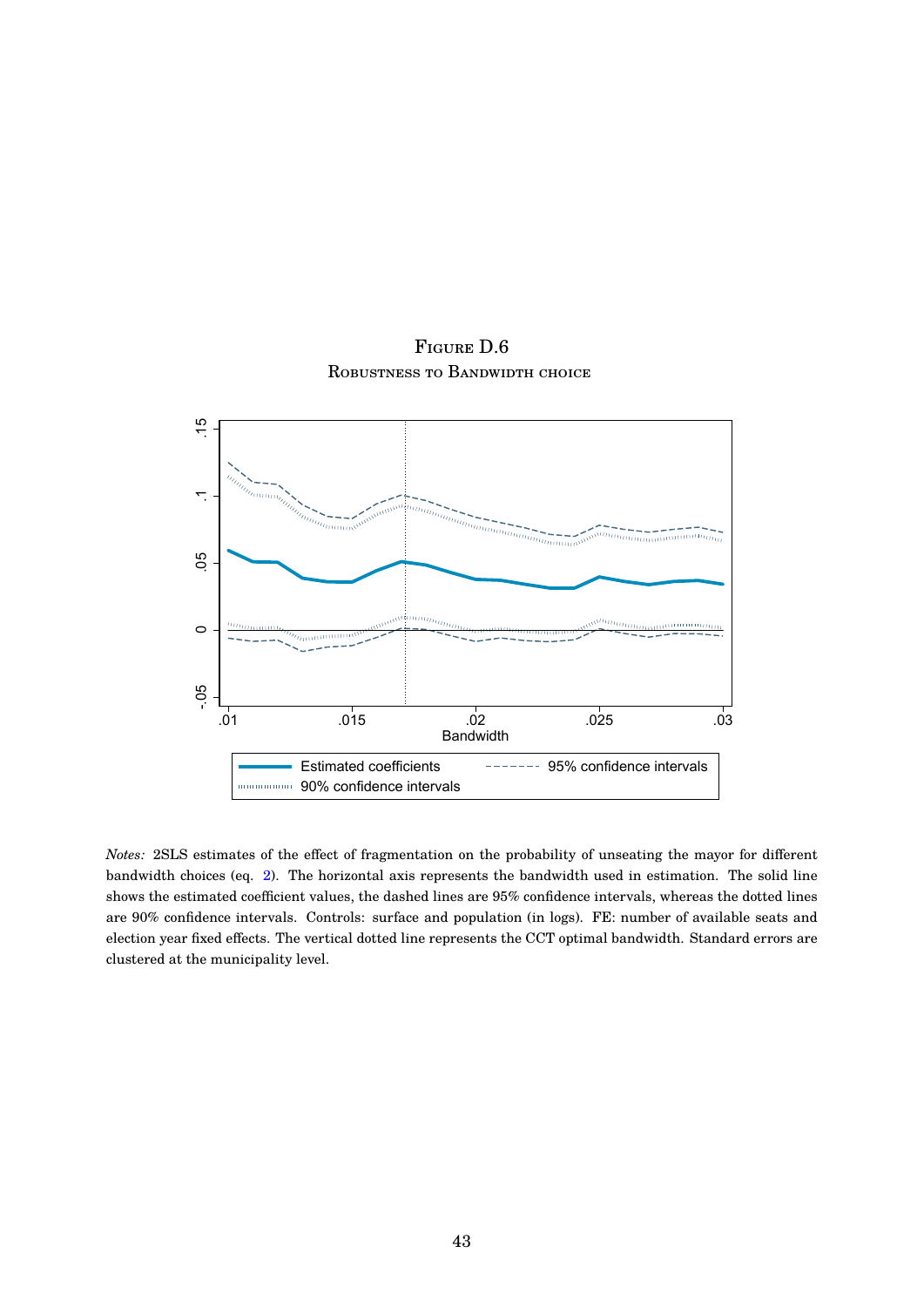FIGURE D.7 Robustness to Bandwidth choice: Additional Specifications



*Notes:* 2SLS estimates of the effect of fragmentation on the probability of unseating the mayor for different bandwidth choices (eq. 2). Panel A corresponds to estimates obtained for the subset of municipalities with 17 or more seats in the council. Panel B corresponds to estimates obtained without weighting for the number of parties running for election. The horizontal axis represents the bandwidth used in estimation. The solid line shows the estimated coefficient values, the dashed lines are 95% confidence intervals, whereas the dotted lines are 90% confidence intervals. Controls: surface and population (in logs). FE: number of available seats and election year fixed effects. The vertical dotted line represents the CCT optimal bandwidth. Standard errors are clustered at the municipality level.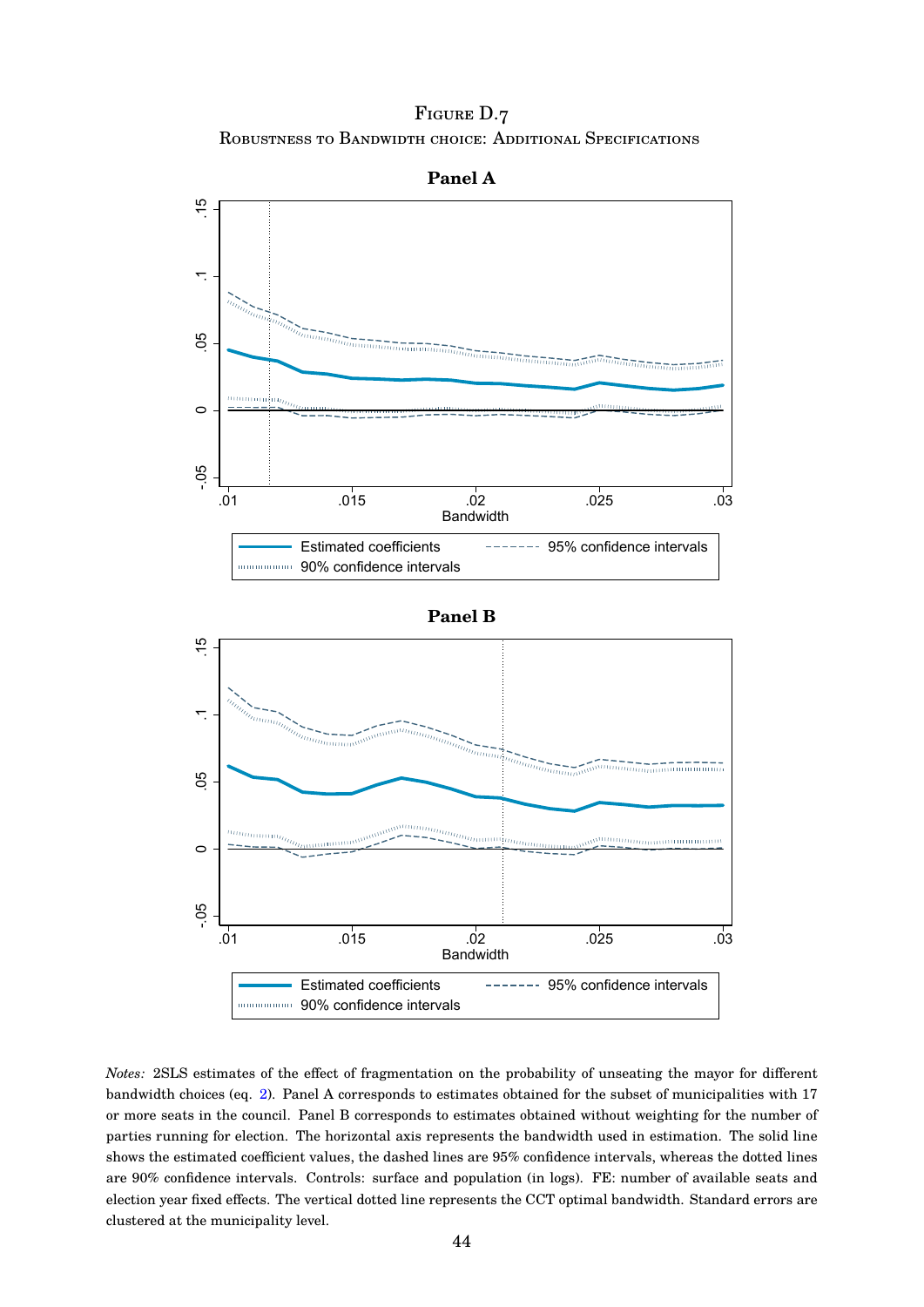

Figure D.8 Reduced form estimates for different placebo values of the threshold

*Notes:* Reduced-form estimates of the effect of crossing the admission threshold on the probability of unseating the mayor for different placebo values of the entry threshold. The dependent variable is always an indicator taking value 1 if the mayor was unseated by a vote of no confidence during the legislature. Each point in the horizontal axis represent different values of the admission threshold, from 1 to 10%. For instance, the first point shows point estimates and 95% confidence intervals of the discontinuity present at the 1% vote-share threshold. The bandwidth is 1.7 percentage points at either side of the threshold in all specifications to be consistent with the baseline estimate. Standard errors clustered at the municipality level. The result for the 5% vote-share admission threshold is highlighted.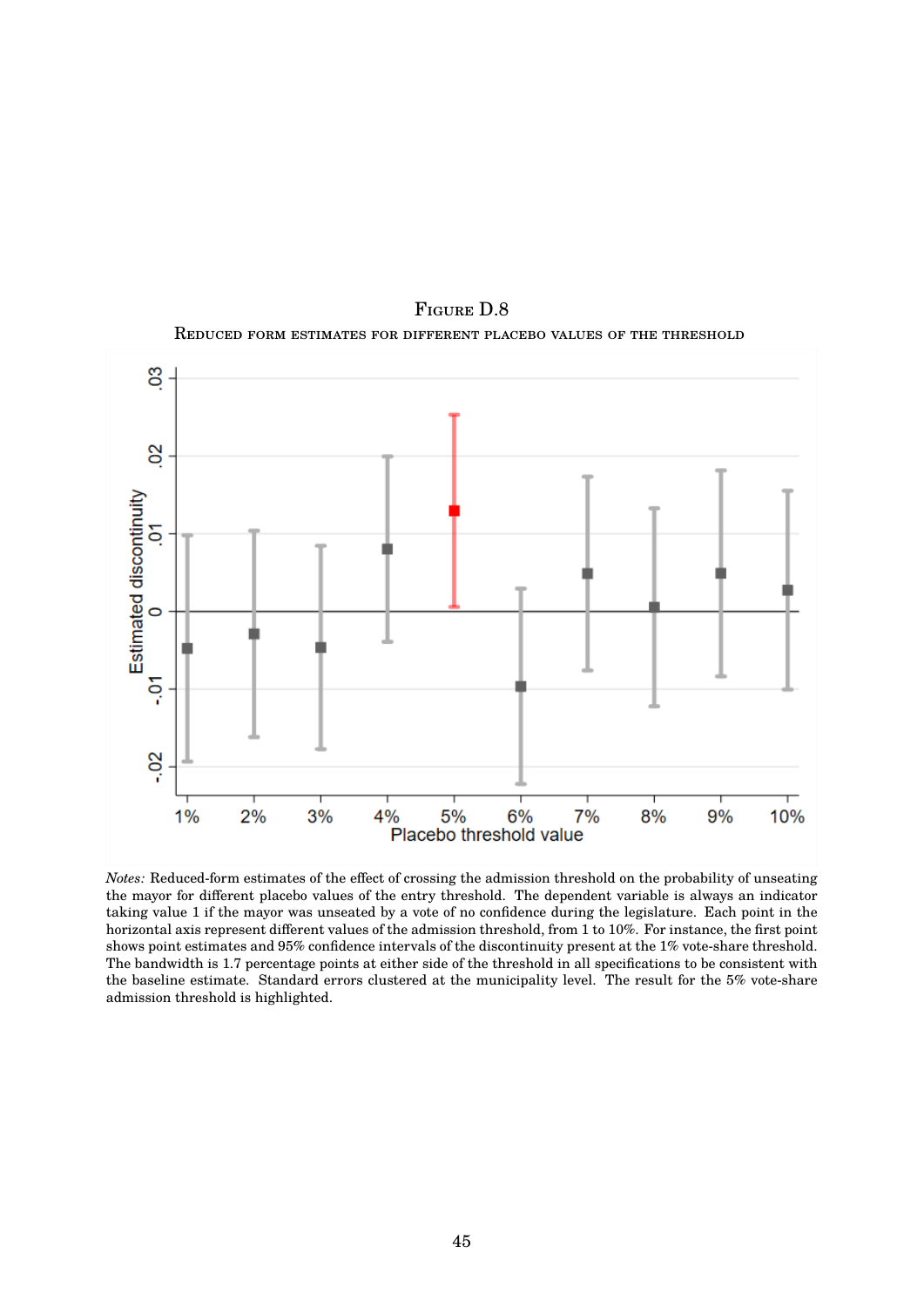| COVARIATE BALANCING CHECKS |                  |               |                    |  |  |
|----------------------------|------------------|---------------|--------------------|--|--|
|                            | (1)              | (2)           | (3)                |  |  |
|                            | Popul.           | Surface       | <b>PSOE Mayor</b>  |  |  |
| Above threshold            | $-0.063$         | $-0.051$      | $-0.017$           |  |  |
|                            | (0.056)          | (0.047)       | (0.020)            |  |  |
| Mean of dep.var.           | 8.868            | 4.950         | 0.441              |  |  |
| Bandwidth                  | 0.017            | 0.017         | 0.017              |  |  |
| Obs.                       | 11293            | 11109         | 11293              |  |  |
|                            | PP Mayor         | Election year | Council size       |  |  |
| Above threshold            | 0.020            | 0.144         | $-0.047$           |  |  |
|                            | (0.017)          | (0.391)       | (0.192)            |  |  |
| Mean of dep.var.           | 0.24             | 1997.17       | 14.68              |  |  |
| Bandwidth                  | 0.017            | 0.017         | 0.017              |  |  |
| Obs.                       | 11293            | 11293         | 11293              |  |  |
|                            | Parties w. votes | Valid votes   | <b>Blank</b> votes |  |  |
| Above threshold            | $-0.013$         | 0.002         | $-0.000$           |  |  |
|                            | (0.061)          | (0.001)       | (0.001)            |  |  |
| Mean of dep.var.           | 5.394            | 0.988         | 0.013              |  |  |
| Bandwidth                  | 0.017            | 0.017         | 0.017              |  |  |
| Obs.                       | 11292            | 11292         | 11292              |  |  |

*Notes:* 2SLS estimates of the effect of the number of parties on different covariated. Population and surface are in logarithms. PSOE mayor is an indicator for the mayor belonging to the socialist party PSOE and, similarly, PP mayor is an indicator for a mayor from the Popular Party. Council size is the number of available seat in the municipality. Parties with votes measures the number of parties that ran and obtained votes in the municipal election. Valid votes is the total number of valid votes cast (including blanks) divided by the total number of votes. Blank votes is the total number of blank votes divided by the total number of votes. Estimation by local linear regression using a fixed bandwidth equal to the CCT optimal bandwidth used in table 2. No controls or FE are included. Standard errors are clustered at the municipality level.

| TABLE D.1               |  |
|-------------------------|--|
| variate Ralancing Check |  |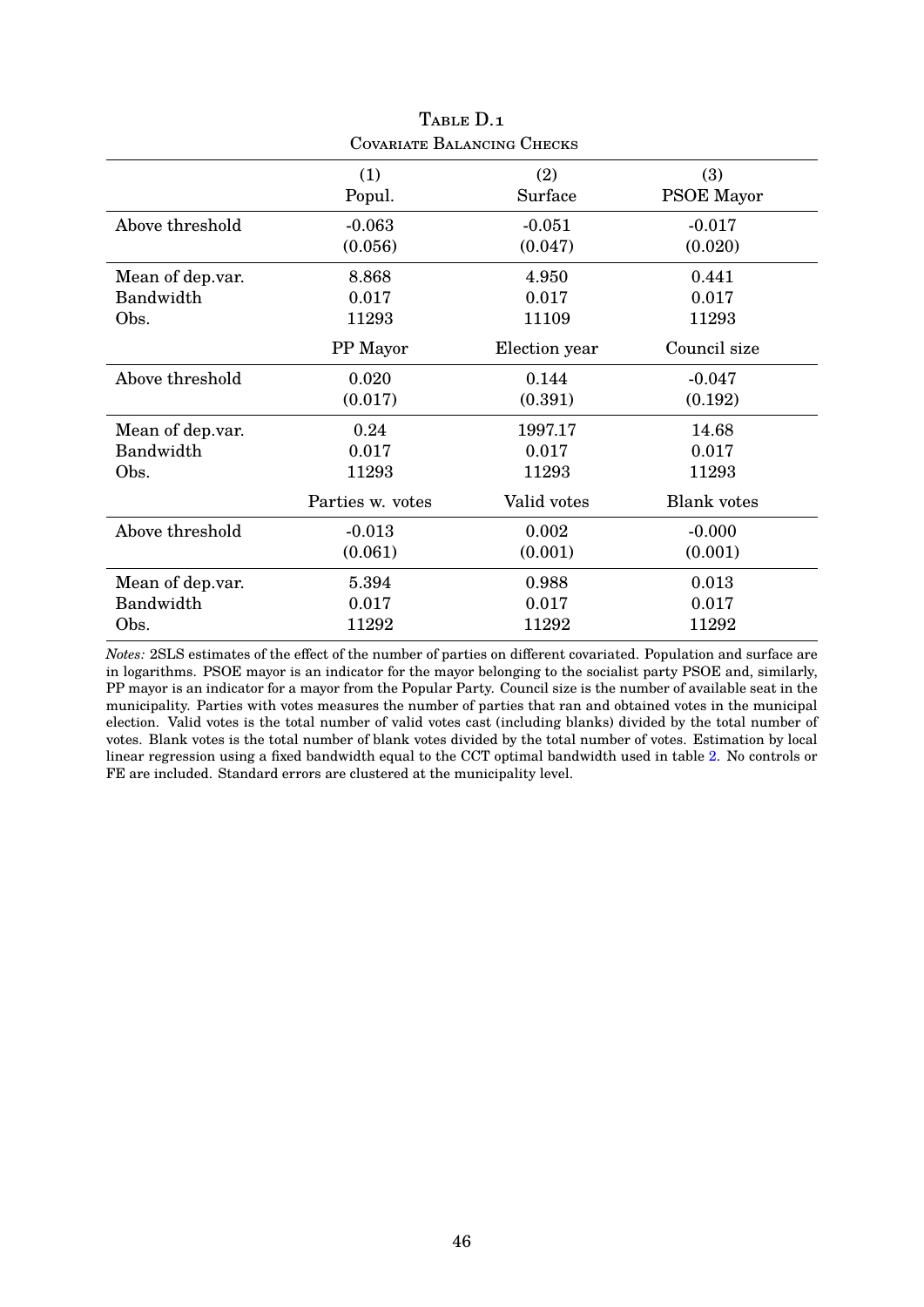| <b>FIRST-STAGE RESULTS</b> |                   |                   |                   |                                 |  |  |
|----------------------------|-------------------|-------------------|-------------------|---------------------------------|--|--|
|                            | (1)<br>N. Parties | (2)<br>N. Parties | (3)<br>N. Parties | $\left( 4\right)$<br>N. Parties |  |  |
| Above threshold            | 0.244<br>(0.044)  | 0.262<br>(0.036)  | 0.258<br>(0.035)  | 0.251<br>(0.035)                |  |  |
| F-stat.                    | 30.39             | 53.27             | 53.18             | 50.71                           |  |  |
| Mean of dep.var.           | 3.426             | 3.424             | 3.426             | 3.424                           |  |  |
| Bandwidth                  | 0.017             | 0.017             | 0.017             | 0.017                           |  |  |
| Obs.                       | 11293             | 11109             | 11293             | 11109                           |  |  |
| <b>Fixed Effects</b>       | N                 | N                 | Y                 | Y                               |  |  |
| Controls                   | N                 | Y                 | Y                 | Y                               |  |  |

TABLE D.2

*Notes:* OLS estimates of the first-stage equation 3. The optimal bandwidth is calculated using the CCT method on equation 2. Controls and FE are included as specified in each column. Controls: surface and population (in logs). FE: number of available seats and year fixed effects. Standard errors are clustered at the municipality level.

|                      | (1)<br>P(Majority)  | (2)<br>P(Majority)  | (3)<br>P(Majority)  | (4)<br>P(Majority)  |
|----------------------|---------------------|---------------------|---------------------|---------------------|
| N. Parties           | $-0.092$<br>(0.064) | $-0.118$<br>(0.058) | $-0.101$<br>(0.059) | $-0.118$<br>(0.061) |
| Mean of dep.var      | 0.628               | 0.628               | 0.628               | 0.628               |
| Bandwidth            | 0.018               | 0.018               | 0.018               | 0.018               |
| Obs.                 | 11540               | 11353               | 11540               | 11353               |
| <b>Fixed Effects</b> | N                   | N                   | Y                   | Y                   |
| Controls             | N                   | Y                   | N                   | Y                   |

TABLE D.3 2SLS Estimates - Fragmentation and Single-Party Majorities

*Notes:* 2SLS estimates of the effect of number of parties on the probability that the largest party has the absolute majority of seats. The dependent variable is an indicator taking value 1 if one party has strictly more than half of the seats in the municipality council. Controls and FE are included as indicated in each column. Controls: surface and population (in logs). FE: number of available seats and year fixed effects. The optimal bandwidth is calculated using the CCT method. Standard errors are clustered at the municipality level.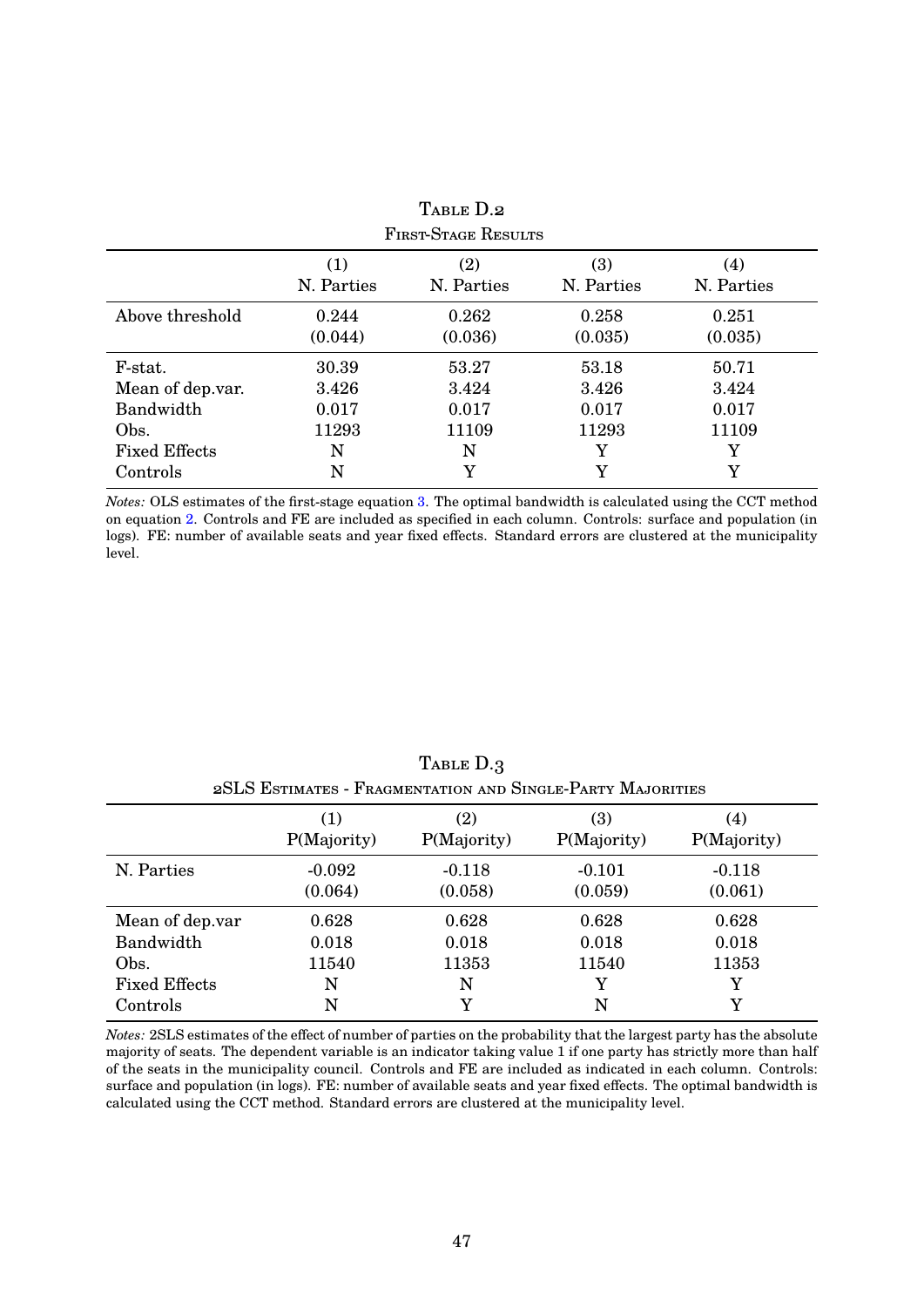| 20LO LISTIMATES - I RAGMENTATION AND OTABILITY BY OINGLE-FARTY MAJORITIES |                                                  |                               |                |                |  |
|---------------------------------------------------------------------------|--------------------------------------------------|-------------------------------|----------------|----------------|--|
|                                                                           | (2)<br>(1)                                       |                               | (3)            | (4)            |  |
|                                                                           |                                                  | Mayor Unseated Mayor Unseated | Mayor Unseated | Mayor Unseated |  |
|                                                                           | A. 2SLS Results (No Single-Party Majorities)     |                               |                |                |  |
| N. Parties                                                                | 0.083                                            | 0.092                         | 0.099          | 0.096          |  |
|                                                                           | (0.041)                                          | (0.049)                       | (0.048)        | (0.050)        |  |
| Mean of dep.var.                                                          | 0.092                                            | 0.093                         | 0.092          | 0.093          |  |
| Bandwidth                                                                 | 0.017                                            | 0.017                         | 0.017          | 0.017          |  |
| Obs.                                                                      | 4187                                             | 4111                          | 4187           | 4111           |  |
|                                                                           | <b>B. 2SLS Results (Single-Party Majorities)</b> |                               |                |                |  |
| N. Parties                                                                | 0.004                                            | 0.004                         | 0.003          | 0.003          |  |
|                                                                           | (0.014)                                          | (0.012)                       | (0.011)        | (0.011)        |  |
| Mean of dep.var.                                                          | 0.002                                            | 0.002                         | 0.002          | 0.002          |  |
| Bandwidth                                                                 | 0.017                                            | 0.017                         | 0.017          | 0.017          |  |
| Obs.                                                                      | 7106                                             | 6998                          | 7106           | 6998           |  |
| <b>Fixed Effects</b>                                                      | N                                                | N                             | Y              | Y              |  |
| Controls                                                                  | N                                                | Y                             | N              | Y              |  |

TABLE D.4 2SLS Estimates - Fragmentation and Stability by Single-Party Majorities

*Notes:* 2SLS estimates of the effect of the number of parties on the probability of unseating the mayor (equation 2). The dependent variable is an indicator taking value 1 if the mayor was unseated by a vote of no confidence during the legislature. Panel A: only legislatures where no single party has more than half the seats. Panel B: only legislatures where there is a party with at least half the seats. Controls and FE are included as indicated in each column. Controls: surface and population (in logs). FE: number of available seats and year fixed effects. The optimal bandwidth is calculated using the CCT method. Standard errors are clustered at the municipality level.